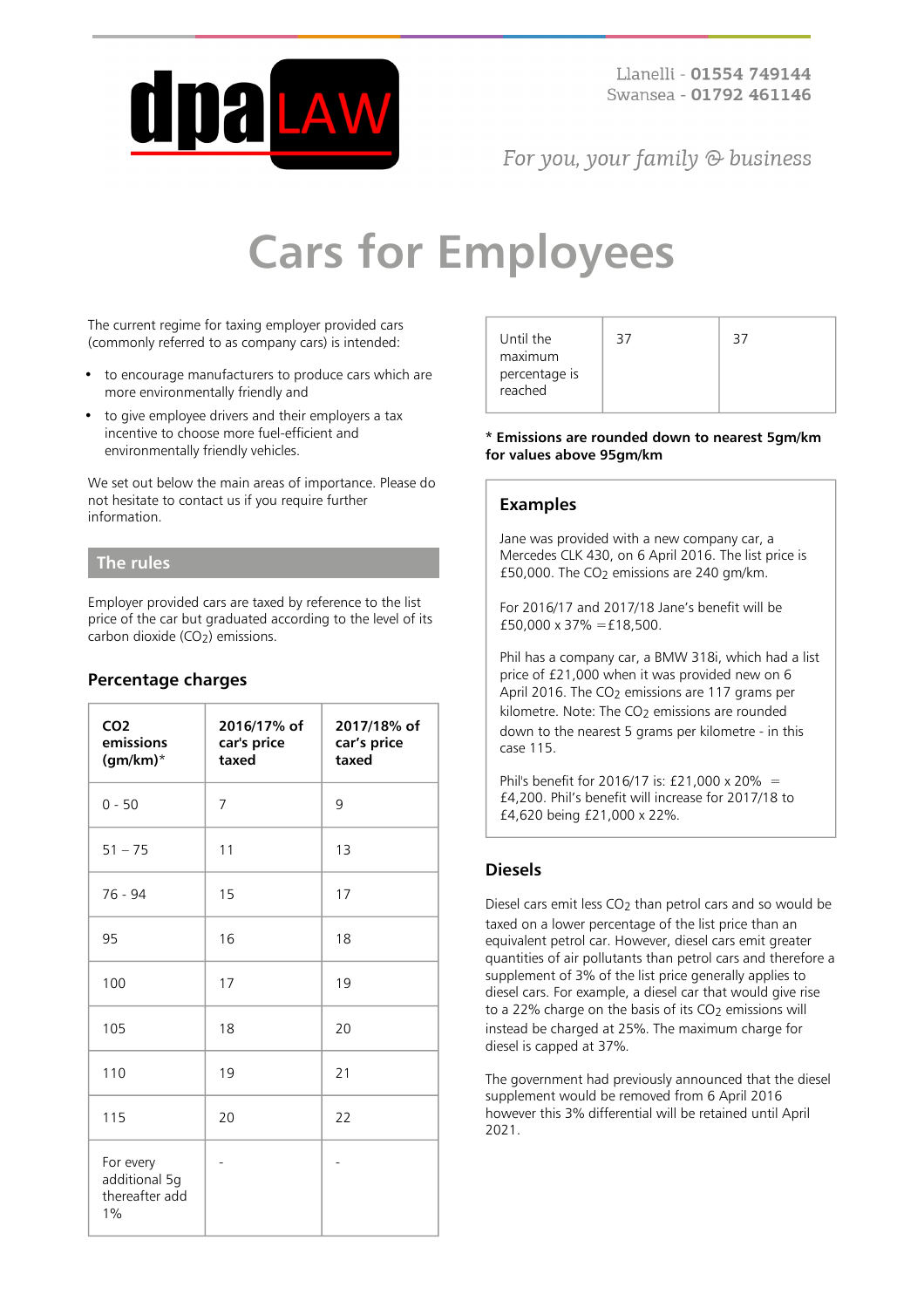## **Obtaining emissions data**

The Vehicle Certification Agency produces a free guide to the fuel consumption and emissions figures of all new cars. It is available on the internet at [www.carfueldata.direct.gov.uk](http://carfueldata.direct.gov.uk/). These figures are not however necessarily the definitive figures for a particular car. The definitive CO<sub>2</sub> emissions figure for a particular vehicle is recorded on the Vehicle Registration Document  $(V5)$ .

## **The list price**

- The list price of a car is the price when it was first registered including delivery, VAT and any accessories provided with the car. Accessories subsequently made available are also included (unless they have a list price of less than £100).
- Employee capital contributions up to £5,000 reduce the list price.

#### **Employer's Class 1A national insurance contributions**

The benefit chargeable to tax on the employee is also used to compute the employer's liability to Class 1A (the rate is currently 13.8%).

#### **Imported cars**

Some cars registered after 1 January 1998 may have no approved CO2 emissions figure, perhaps if they were imported from outside the EC. They are taxed according to engine size.

| Engine size (cc) | % of list price<br>charged to tax |
|------------------|-----------------------------------|
|                  | 2017/18                           |
| $0 - 1400$       | 16%                               |
| 1401 - 2000      | 77%                               |
| Over 2000        | 37%                               |

#### **Private fuel**

There is a further tax charge where a company car user is supplied with or allowed to claim reimbursement for fuel for private journeys.

The fuel scale charge is based on the same percentage used to calculate the car benefit. This is applied to a set figure which is £22,600 for 2017/18 (£22,200 for 2016/ 17). As with the car benefit, the fuel benefit chargeable to tax on the employee is used to compute the employer's liability to Class 1A. The combined effect of the charges makes the provision of free fuel a tax inefficient means of remuneration unless there is high private mileage.

The benefit is proportionately reduced if private fuel is not provided for part of the year. So taking action now to stop providing free fuel will have an immediate impact on the fuel benefit chargeable to tax and NIC.

Please note that if free fuel is provided later in the same tax year there will be a full year's charge.

#### **Business fuel**

No charge applies where the employee is solely reimbursed for fuel for business travel.

HMRC issue advisory fuel only mileage rates for employer provided cars. Employers can adopt the rates in the following table but may pay lower rates if they choose.

## **Rates from 1 September 2017**

| <b>Engine size</b> | Petrol        |
|--------------------|---------------|
| 1400cc or less     | 11p           |
| 1401cc - 2000cc    | 13p           |
| Over 2000cc        | 21p           |
| <b>Engine size</b> | <b>LPG</b>    |
| 1400cc or less     | 7p            |
| 1401cc - 2000cc    | 8p            |
| Over 2000cc        | 13p           |
| <b>Engine size</b> | <b>Diesel</b> |
| 1600cc or less     | 9p            |
| 1601cc - 2000cc    | 11p           |
| Over 2000cc        | 12p           |

HMRC update these rates on a quarterly basis in March, June, September and December. The latest rates can be found at [www.gov.uk/government/publications/advisory](https://www.gov.uk/government/publications/advisory-fuel-rates)[fuel-rates](https://www.gov.uk/government/publications/advisory-fuel-rates)

#### **Employees' use of own car**

There is also a statutory system of tax and NIC free mileage rates for business journeys in employees' own vehicles.

The statutory rates are: